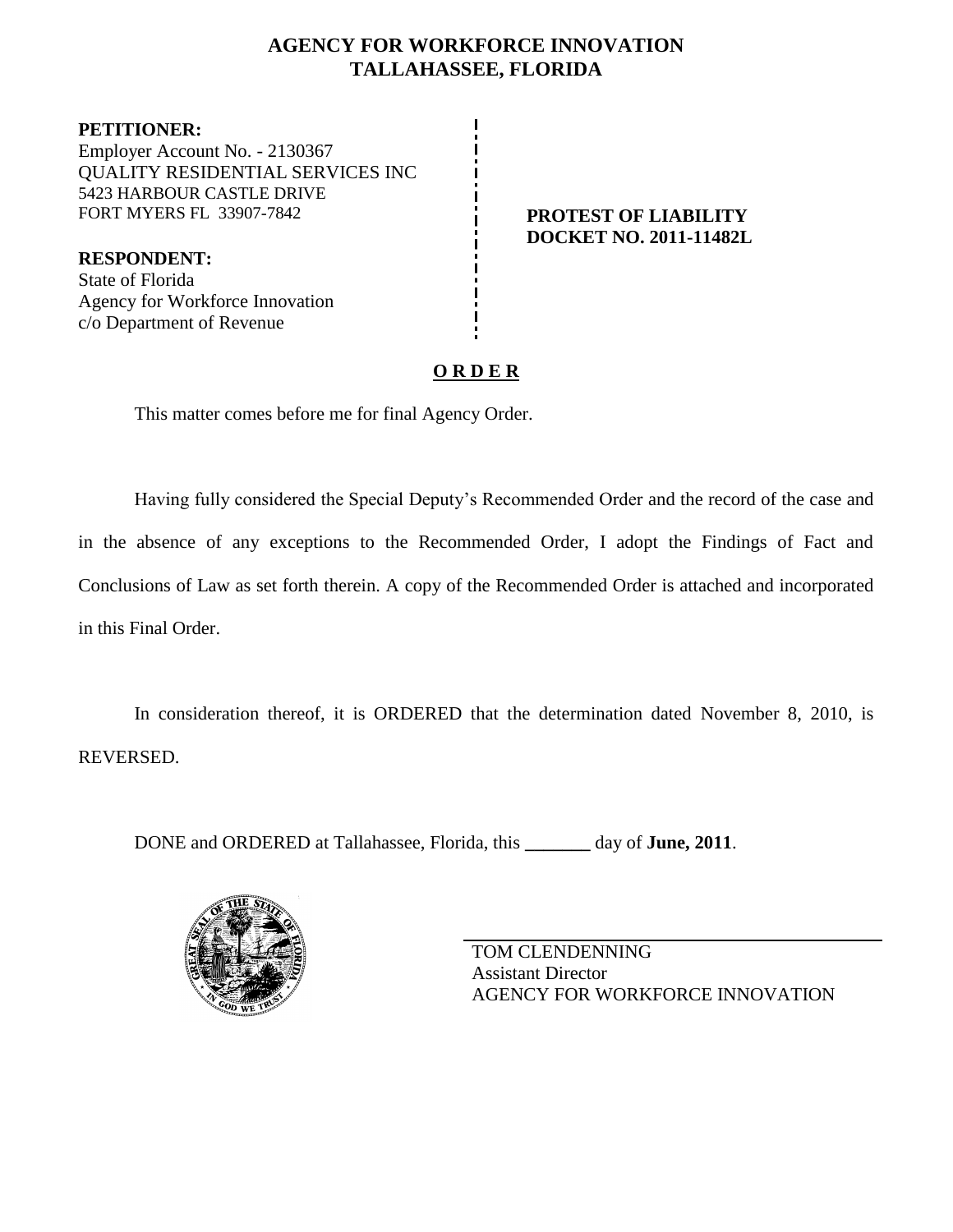## **AGENCY FOR WORKFORCE INNOVATION Unemployment Compensation Appeals**

MSC 345 CALDWELL BUILDING 107 EAST MADISON STREET TALLAHASSEE FL 32399-4143

### **PETITIONER:**

Employer Account No. - 2130367 QUALITY RESIDENTIAL SERVICES INC ATTN: CRAIG BOOTES 5423 HARBOUR CASTLE DRIVE FORT MYERS FL 33907-7842

#### **PROTEST OF LIABILITY DOCKET NO. 2011-11482L**

# **RESPONDENT:** State of Florida

Agency for Workforce Innovation c/o Department of Revenue

# **RECOMMENDED ORDER OF SPECIAL DEPUTY**

TO: Assistant Director Agency for Workforce Innovation

This matter comes before the undersigned Special Deputy pursuant to the Petitioner's protest of the Respondent's determination dated November 8, 2010.

After due notice to the parties, a telephone hearing was held on March 9, 2011. The Petitioner's owner/president appeared and testified at the hearing. A senior tax specialist appeared and called a tax auditor as a witness for the Respondent.

The record of the case, including the recording of the hearing and any exhibits submitted in evidence, is herewith transmitted. Proposed Findings of Fact and Conclusions of Law were not received.

### **Issue:**

Whether services performed for the petitioner constitute insured employment, and if so, the effective date of the petitioners liability, pursuant to Sections 443.036(19), (21); 443.1216, Florida Statutes.

## **Findings of Fact:**

- 1. The Petitioner was selected for a random audit covering the 2008 tax year.
- 2. The audit was conducted via telephone with documents mailed from the Petitioner's Power of Attorney representative in Michigan. The audit was conducted by a tax auditor.
- 3. The audit found insufficient evidence that one worker was an independent contractor.
- 4. The Petitioner provided an independent contractor agreement and 1099 form.
- 5. The Petitioner is a subchapter S corporation, incorporated in 2001, for the purpose of running a remodeling business.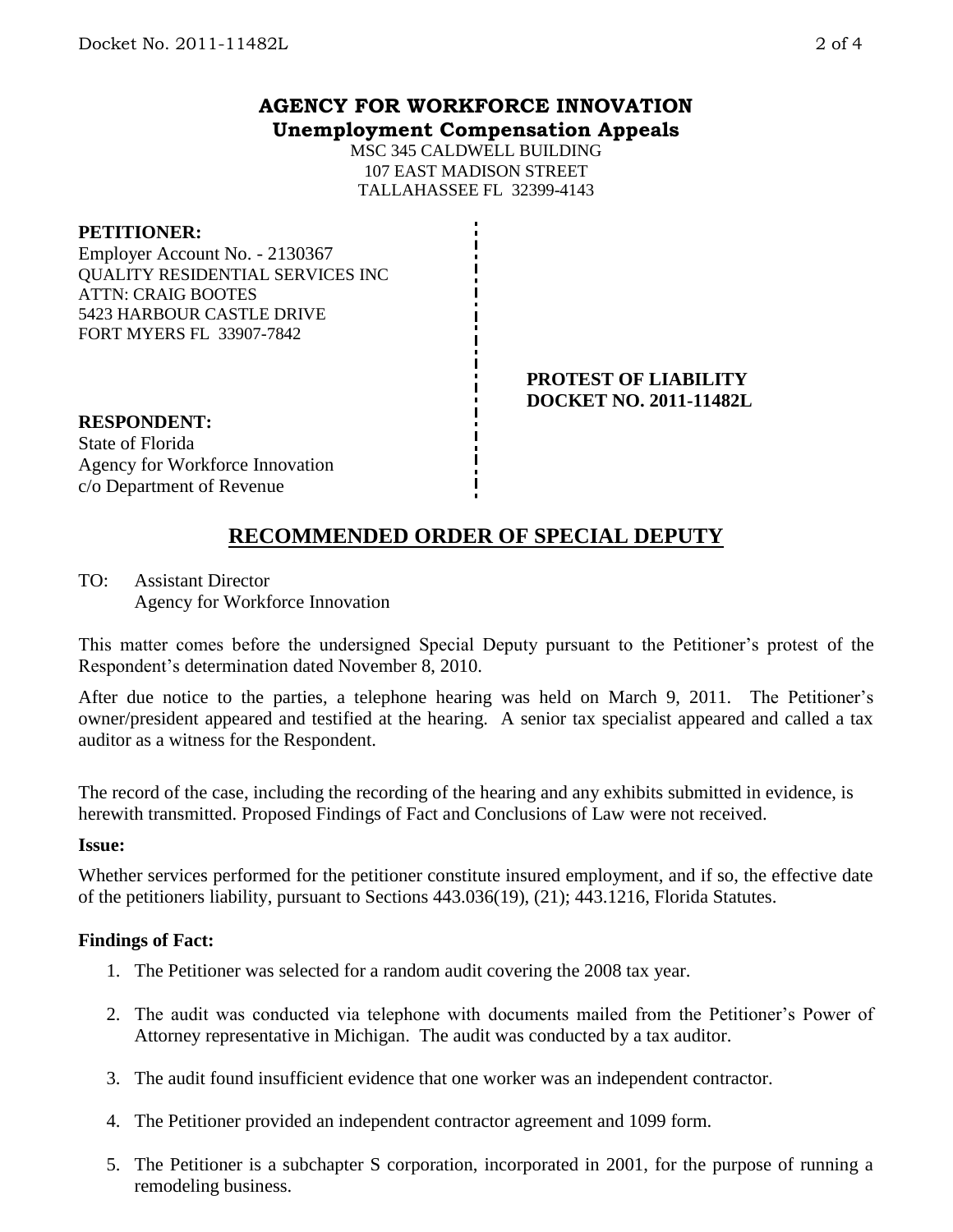- 6. The worker performed services for the Petitioner from 2007 through 2008. The worker was responsible for doing cleanup and disposal of construction debris and waste.
- 7. The worker requested work from the Petitioner as an independent contractor. The worker signed a standard form independent contractor agreement with the Petitioner.
- 8. The Petitioner would contact the worker when work was available. The worker could refuse work without penalty. The Petitioner would inform the worker what work needed to be performed and where the work site was located. The worker did not perform services at the Petitioner's office.
- 9. The worker could work for a competitor. The worker did perform services for other businesses.
- 10. The worker was not covered by the Petitioner's worker's compensation policy.
- 11. The worker was required to submit an invoice to the Petitioner after each job. The worker was paid by the day or by the half day. The worker was paid \$150 per day or \$75 per half day. The rate of pay was set by the worker.
- 12. The worker was responsible for his own tools, equipment, and transportation to the work site.
- 13. The Petitioner did not provide any training.
- 14. The worker could subcontract the work. The worker would be responsible for the payment of any subcontracted workers.
- 15. The worker did not receive any benefits from the Petitioner.

## **Conclusions of Law:**

- 16. The issue in this case, whether services performed for the Petitioner constitute employment subject to the Florida Unemployment Compensation Law, is governed by Chapter 443, Florida Statutes. Section 443.1216(1)(a)2., Florida Statutes, provides that employment subject to the chapter includes service performed by individuals under the usual common law rules applicable in determining an employer-employee relationship.
- 17. The Supreme Court of the United States held that the term "usual common law rules" is to be used in a generic sense to mean the "standards developed by the courts through the years of adjudication." United States v. W.M. Webb, Inc., 397 U.S. 179 (1970).
- 18. The Supreme Court of Florida adopted and approved the tests in 1 Restatement of Law, Agency 2d Section 220 (1958), for use to determine if an employment relationship exists. See Cantor v. Cochran, 184 So.2d 173 (Fla. 1966); Miami Herald Publishing Co. v. Kendall, 88 So.2d 276 (Fla. 1956); Magarian v. Southern Fruit Distributors, 1 So.2d 858 (Fla. 1941); see also Kane Furniture Corp. v. R. Miranda, 506 So.2d 1061 (Fla. 2d DCA 1987).
- 19. Restatement of Law is a publication, prepared under the auspices of the American Law Institute, which explains the meaning of the law with regard to various court rulings. The Restatement sets forth a nonexclusive list of factors that are to be considered when judging whether a relationship is an employment relationship or an independent contractor relationship.
- 20. 1 Restatement of Law, Agency 2d Section 220 (1958) provides:
	- (1) A servant is a person employed to perform services for another and who, in the performance of the services, is subject to the other's control or right of control.